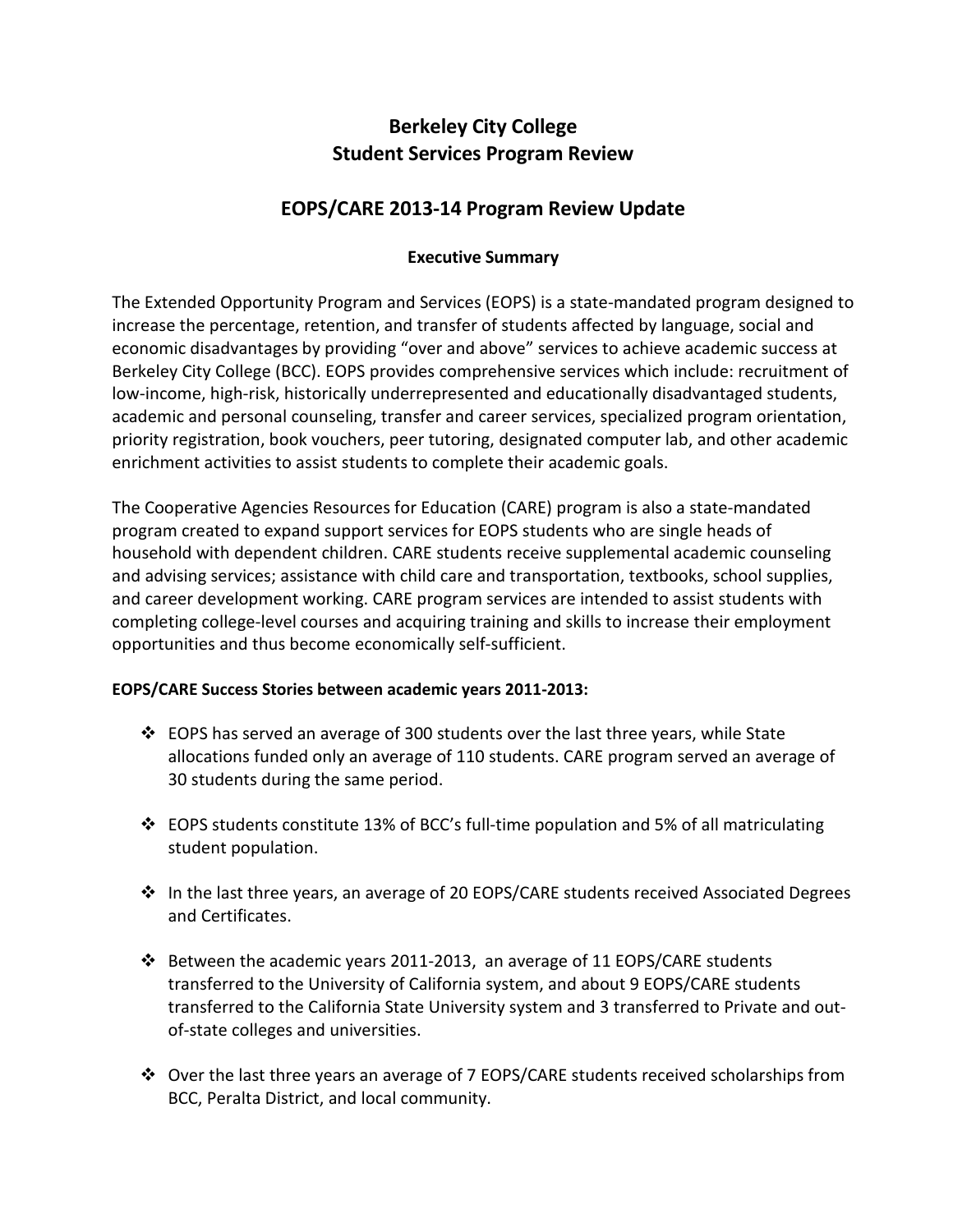### **EOPS/CARE Personnel Updates:**

The EOPS/CARE program successfully met the personnel needs identified in the previous year program review updates. The following positions were upgraded:

- A. Effective Spring 2014 semester EOPS part-time counselor position will be staffed by a fulltime (1.0FTE) counselor funded by the EOPS/CARE program.
- B. In Fall 2013, EOPS clerical position was upgrade from .75 position to a full-time position fully funded by EOPS program.
- C. Effective Spring 2014, EOPS will hire two peer tutors to provide extended basic Math and English tutorial services to the program participants.

## **I. OVERVIEW**

## **Background Information**

### **Extended Opportunity Program and Services:**

The Extended Opportunity Program and Services (EOPS) at Berkeley City College is a student success program committed to assist students affected by language, social and economic disadvantages to successfully complete their educational objectives and goals. EOPS is a state funded program and operates following guidelines of Title V California Education Code. EOPS' primary goal is to increase the number and percentage of students who experience economic, academic, language and social barriers and to facilitate their successful completion of collegelevel coursework towards obtaining job skills, associate degrees, certificates, and transfer to fouryear institutions. The EOPS programs goals are accomplished by providing comprehensive services which are over, above and in addition to the services and programs provided by the college.

## **Cooperative Agencies Resources for Education (CARE)**

The Cooperative Agencies Resources for Education (CARE) Program is a state-funded program that provides supplemental support services to EOPS students, who are welfare-recipients, single heads of household, with children under 14 years old. CARE support services include school supplies, child care grant, and transportations assistance. These services are in addition to the services provided to all EOPS participants and are intended to reduce some of the barriers single parents face when pursuing their educational goals. CARE program collaborates with the Department of Social Services in the local counties to extend support services to students.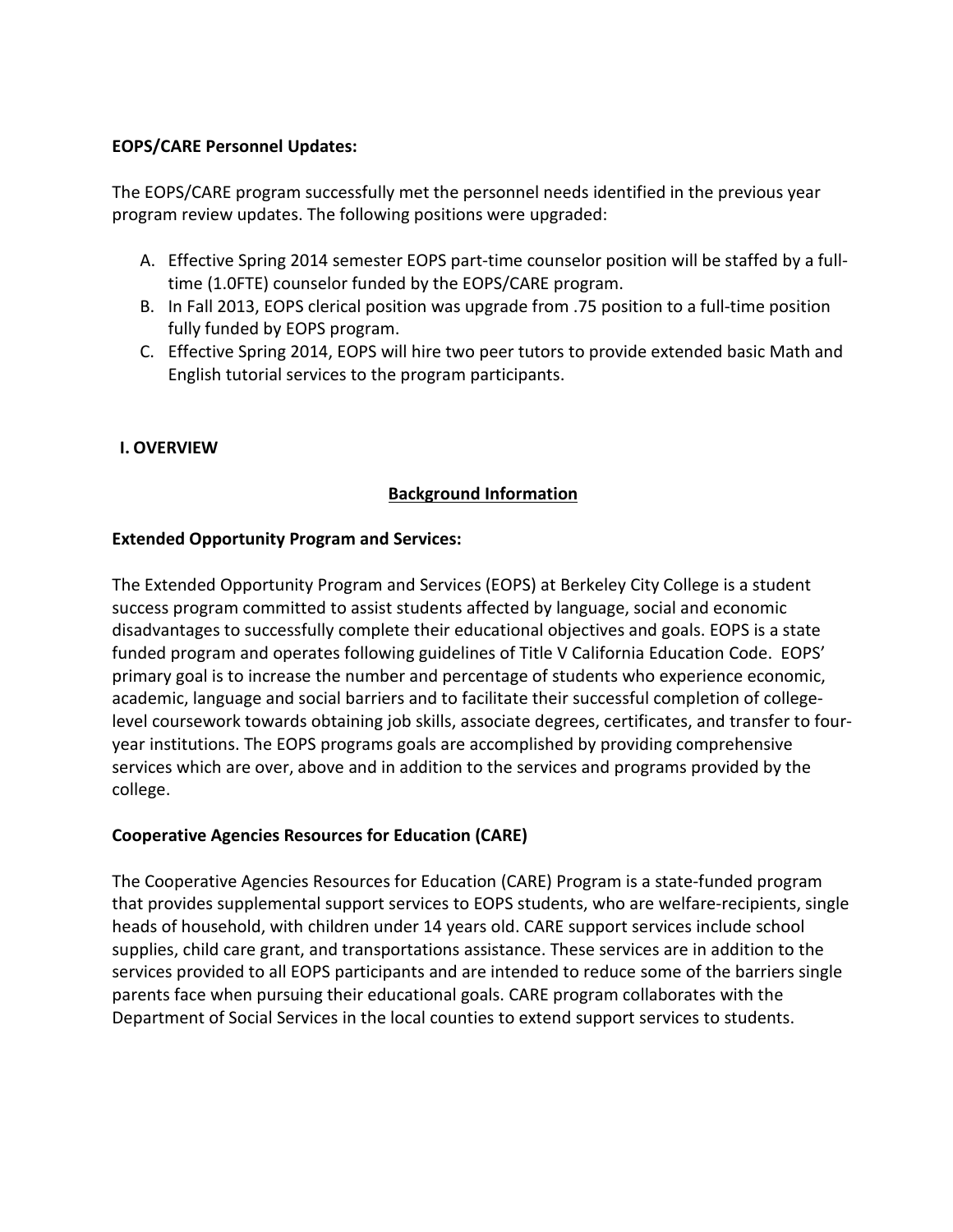### **EOPS/CARE Program Mission:**

#### **EOPS:**

The mission of the Extended Opportunity Programs and Services at Berkeley City College is to provide financial and academic support to students whose educational and socioeconomic backgrounds may prevent them from successfully attending college. EOPS provides students with services including orientation, early registration, specialized counseling, academic planning, career guidance, academic progress monitoring, basic skills instruction, tutoring, book grants, transfer assistance, and special cultural awareness activities.

### **CARE:**

The mission of Cooperative Agencies Resources for Education (CARE), a supplemental program to EOPS, is to provide financial assistance to students who are single heads of household with dependent children. CARE students receive supplemental counseling and advisement services; assistance with child care and transportation, textbooks and school supplies; programs, workshops, activities or classes to enhance personal development parenting or study skills; group support; peer networking; and information and referrals to campus and community based human services programs.

### **EOPS/CARE Program Purpose:**

- Increase the percentage of underserved students who are enrolled in the college.
- Increase the percentage of students who receive Associate Degrees, Certificates and transfer to four-year colleges.
- Increase the percentage of underserved students who receive academic training, job search skills and work study opportunities.

## **Description of Service Provided:**

The following is a list of EOPS/CARE services provided to students during 2012-2013 academic year:

- 1. Counseling and advisement: EOPS/CARE program provides effective academic, personal and career counseling to all program participants. Each student attends two individualized counseling meetings each semester to prepare and continuously update their student education plan (SEP), as well as to receive referral to other support services that enhance students' persistence and retention rate.
- 2. EOPS/CARE Program Orientation: All new EOPS/CARE students attend mandatory orientations to familiarize them with EOPS/CARE services and regulations, location and functions of the various college programs and services, college catalog, academic and grading standards, financial aid procedures, passport and registration process, transfer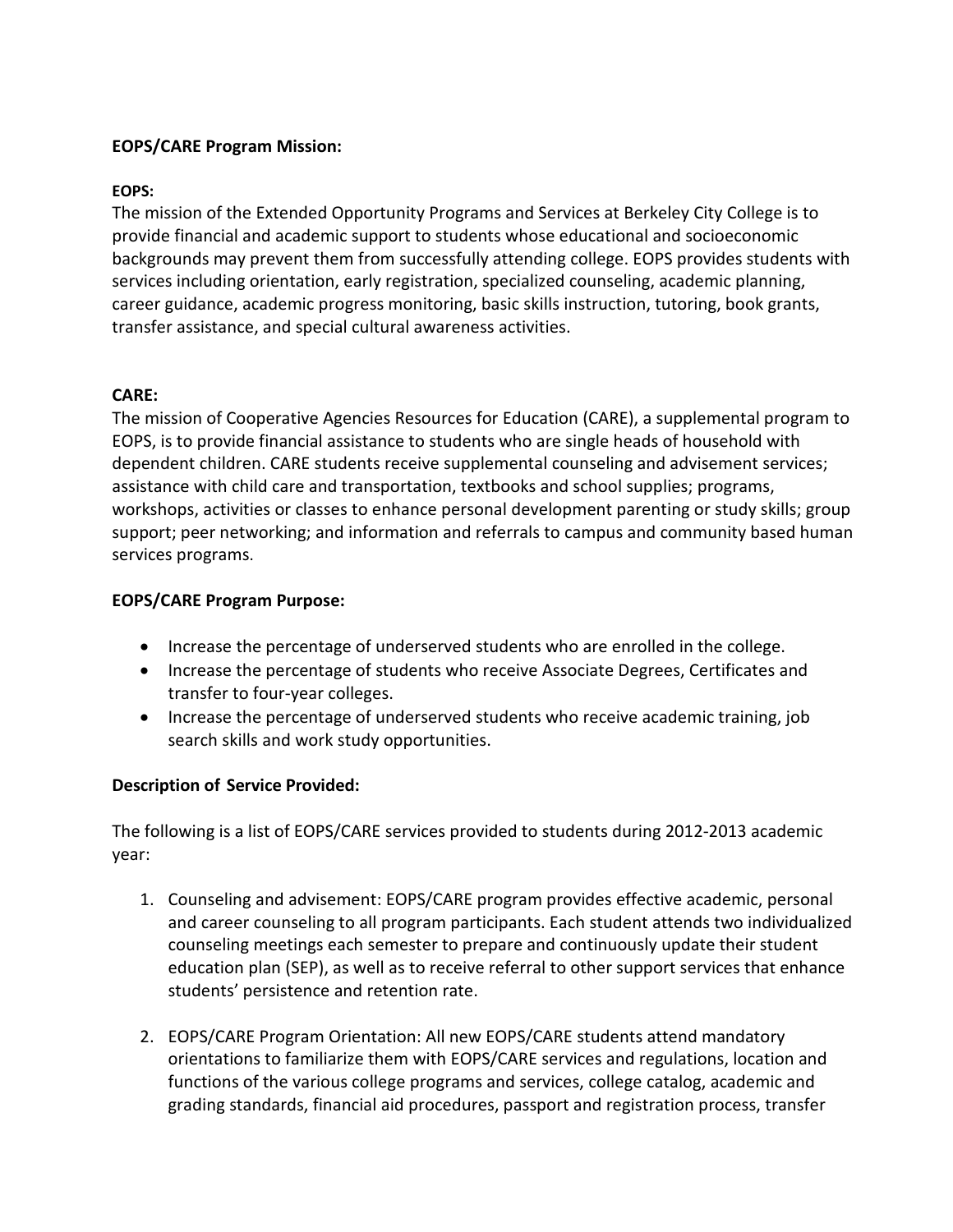procedure to four-year institutions, and student support and leadership programs, such as, DSPS, TRiO, PACE, ASBCC, Starting Point Mentorship, Transfer Alliance Project (TAP), Transfer Guarantee Admission (TAG) and Stiles Hall.

- 3. Priority Registration: EOPS/CARE students receive priority registration each semester per Title V guidelines. EOPS/CARE counselor designates priority registration day as walk-in counseling to assist students with enrollment and other questions.
- 4. Mid-term academic progress check: in an effort to increase students' retention and ensure students are succeeding in their courses, each semester EOPS/CARE conducts midsemester progress report sessions. Around mid-semester each semester, students are mailed, as well as emailed, an academic progress report form, which they must take to their instructors to obtain feedbacks on their progress in their courses. Students, who are not succeeding academically, are provided interventions including referrals to tutoring and counseling services in a timely manner. To encourage collaboration from the faculties, EOPS/CARE staff provides information about the progress report process to each faculty on the campus.
- 5. Book Voucher: all eligible EOPS/CARE students receive book voucher to purchase textbooks through the campus bookstore. The amount of the book voucher varies each semester depending on State allocation and number of participants in the program.
- 6. Book Loan Program: Students may borrow additional textbooks from the EOPS/CARE book loan program for classes beyond what they were able to purchase with their book voucher. Students must return textbooks at the end of the semester. The book loan program also provides headphones on check-out basis for students to use in the computer lab when needed.
- 7. Recruitment: EOPS/CARE is involved in various outreach and recruitment efforts throughout the year to recruit perspective eligible students from local feeder high schools, Adult schools and other community programs. The outreach and recruitment efforts include: presentations during campus tours, about EOPS/CARE services, eligibility, and admission process, tabling in BCC Expo, participating in Berkeley City College Orientation (BCCO), High School Counselors Breakfast and First-year Experience program.
- 8. EOPS Computer Lab/Study Area: EOPS/CARE students have a designed computer lab, equipped with 5 computers, a heavy duty printer, and supplies for students to utilize on the basis of first-come, first-served, one hour limited if students are waiting in line. Students have access to print up to 10 pages (or more if needed) per day. Students are also provided two print-cards each semester to use in college computer labs when needed. Students are also provided a designed study area in the EOPS/CARE computer lab, with access to power outlet and wireless network connection to conduct individual or group-study sessions.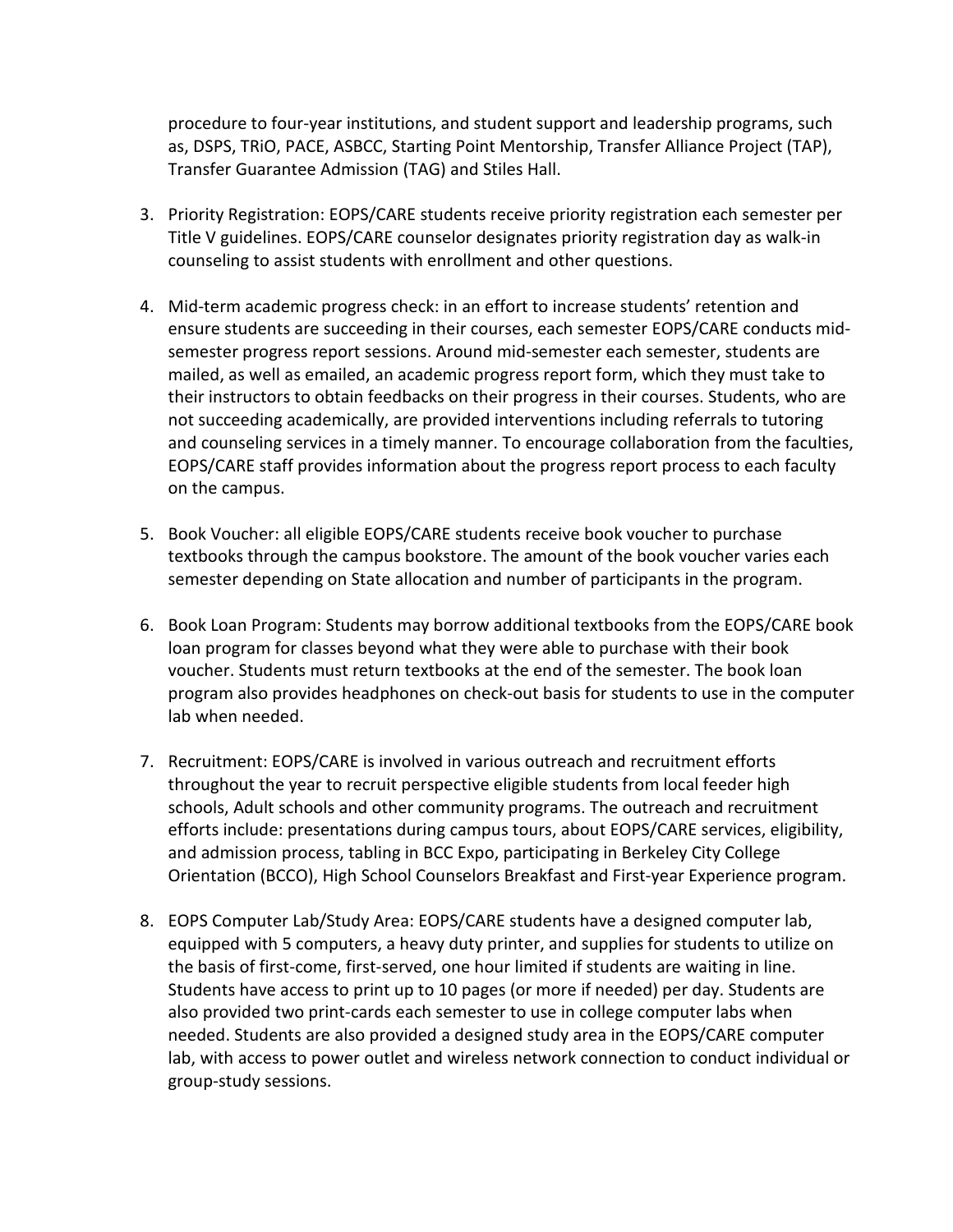- 9. Academic supplies: All new students receive one time supplies package of: pencils, pens, notebooks and binders, during the EOPS/CARE orientation.
- 10. Probation monthly meetings: EOPS/CARE students on academic probation (GPA below 2.0 or failure to complete a minimum of 9 units, excluding DSPS students) must attend a monthly meeting with the graduate counseling intern. Students are provided personal and academic counseling, referred to other support services to ensure successful completion of their individualized plan for the semester developed in the initial probation meeting at the beginning of the semester. Students also participate in study skills, time-management, self-development, and career exploration workshops provided by the graduate counseling intern.
- 11. Transfer Advising: EOPS/CARE program assist transferring students with completing admission applications and other forms for colleges and universities. EOPS/CARE counselor and coordinator also assist students with EOP recommendation forms to EOP programs at the four-year institution

## **Student Learning Outcomes (SLOs)**

*(or Service Area Outcomes-SAOs, or Program Learning Outcomes-PLOs)*

EOPS/CARE SLOs are assessed on three year cycles. A five-question survey was administrated at the beginning and end of the fall 2011 semester to EOPS/CARE students on academic probation who attended individualized and group workshops with the graduate counseling intern. Results from the five-question surveys indicated that EOPS/CARE probation students, after attending individualized counseling and workshops, enhanced their skills to effectively assess their ability to manage their academic success, gained an increased awareness of their confidence in expressing difficulties in the classroom, showed higher rating of self- abilities to participate in classroom/group discussions, and gained time management skills. The following areas were assessed on the survey:

Question 1: How do you feel about your ability to manage your own academic success? Question 2: How do you rate your confidence in expressing your difficulties in the classroom? Question 3: How do you rate your ability to participate in classroom/group discussions? Question 4: How do you rate your time management and study skills? Question 5: How do you rate your ability to network with other students?

Based on SLO assessment EOPS/CARE continues to offer academic and self-development workshops and has improved efforts for program development in the counseling and advising area of the program.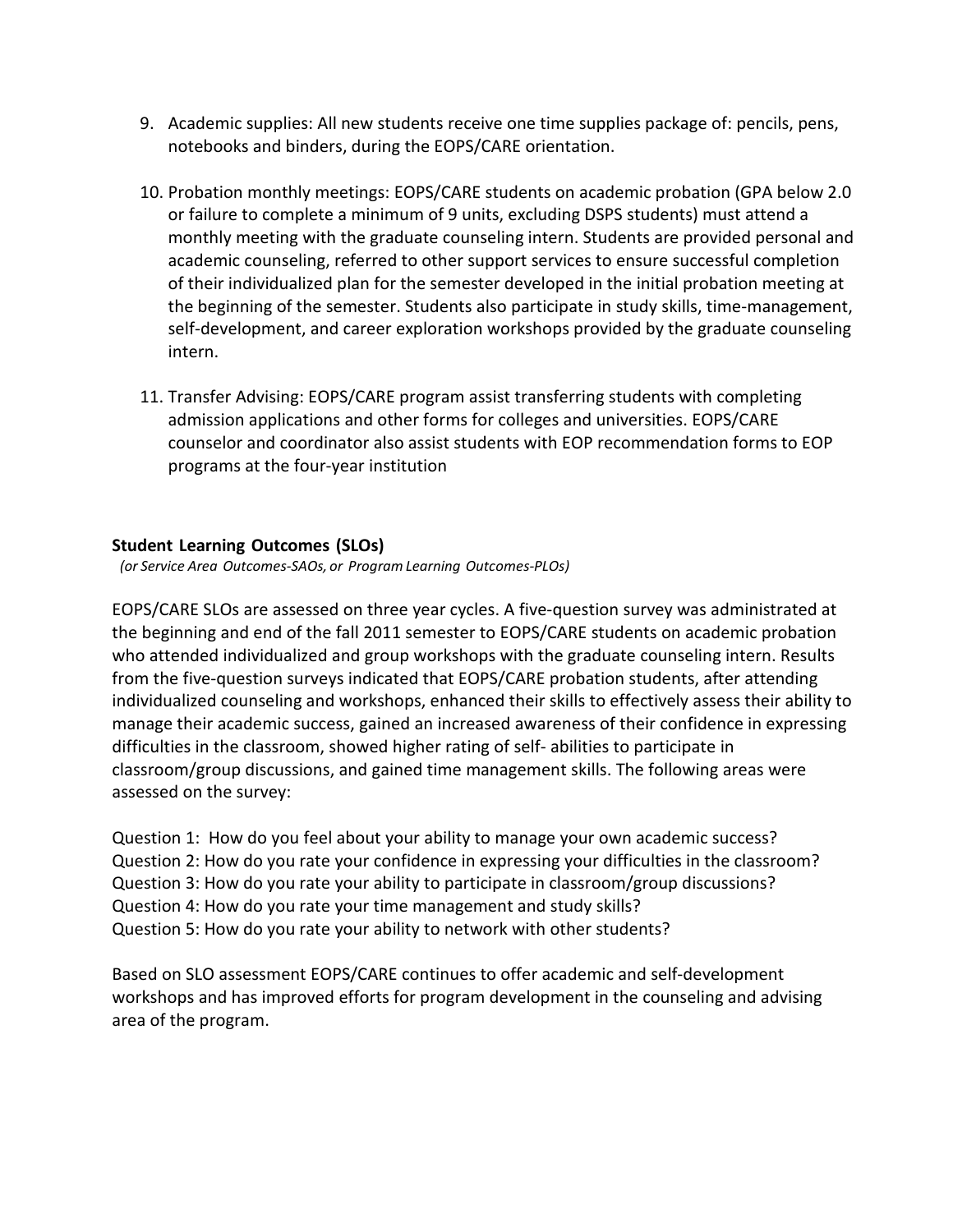## **SLO/SAO/PLO**-**Mapping to Institutional Learning Outcomes (ILOs)**

EOPS/CARE fall 2011 SLO was linked to one (1) of the seven (7) BCC's Institutional Outcomes: Personal Responsibility. As stated in the fall 2011 SLO plan: All EOPS/CARE students on academic probation after attending individualized counseling and monthly workshops will increase their sense of personal responsibility in complying with the EOPS/CARE program requirements.

While Information Competency is another of BCC's Institutional Outcomes, it was not initially linked to the EOPS/CARE fall 2011 SLO. Assessment results support the fact that EOPS/CARE probation students through attending personalized counseling and group workshops gained awareness and information needed to develop effective self-assessment abilities, personal responsibility related to their academic success, help seeking behaviors and time-management skills for achieving their educational goals and transfer to other institutions.

#### **II. ASSESSMENT, EVALUATION AND PLANNING**

#### **Quantitative Assessments**

*Include service area data such as number of studentsserved by your unit/area. Include data and recommendationsfrom program review. Include data used to assess your SLO/SAO/PLOs.*

| <b>Fall Censes EOPS</b> |                  |                  |                  |                  |
|-------------------------|------------------|------------------|------------------|------------------|
| Headcount               | <b>Fall 2010</b> | <b>Fall 2011</b> | <b>Fall 2012</b> | <b>Fall 2013</b> |

**Total** 347 238 253 266

**Table I:** Student Demographics of Those Using EOPS/CARE Services (by numbers)

| Age                | <b>Fall 2010</b> |         | <b>Fall 2011</b> |         | <b>Fall 2012</b> |         |
|--------------------|------------------|---------|------------------|---------|------------------|---------|
|                    | Headcount        | Percent | Headcount        | Percent | Headcount        | Percent |
| Under-16           | 0                | 0%      | 0                | 0%      | 0                | 0%      |
| 16-18              | 24               | 7%      | 9                | 4%      | 17               | 7%      |
| 19-24              | 163              | 47%     | 114              | 48%     | 89               | 35%     |
| 25-29              | 57               | 16%     | 37               | 16%     | 38               | 15%     |
| 30-34              | 29               | 8%      | 19               | 8%      | 29               | 12%     |
| 35-54              | 67               | 19%     | 50               | 21%     | 67               | 27%     |
| 55-64              | 6                | 2%      | 8                | 3%      | 12               | 5%      |
| 65 & Above         | 1                | 0%      | 1                | 0%      | 1                | 0%      |
| <b>Grand total</b> | 347              | 100%    | 238              | 100%    | 253              | 100%    |
| Gender             |                  |         |                  |         |                  |         |
| <b>Female</b>      | 226              | 65%     | 151              | 63%     | 166              | 66%     |
| <b>Male</b>        | 103              | 30%     | 69               | 29%     | 66               | 26%     |
| <b>Unknown</b>     | 18               | 5%      | 18               | 8%      | 21               | 8%      |
| Total              | 347              | 100%    | 238              | 100%    | 253              | 100%    |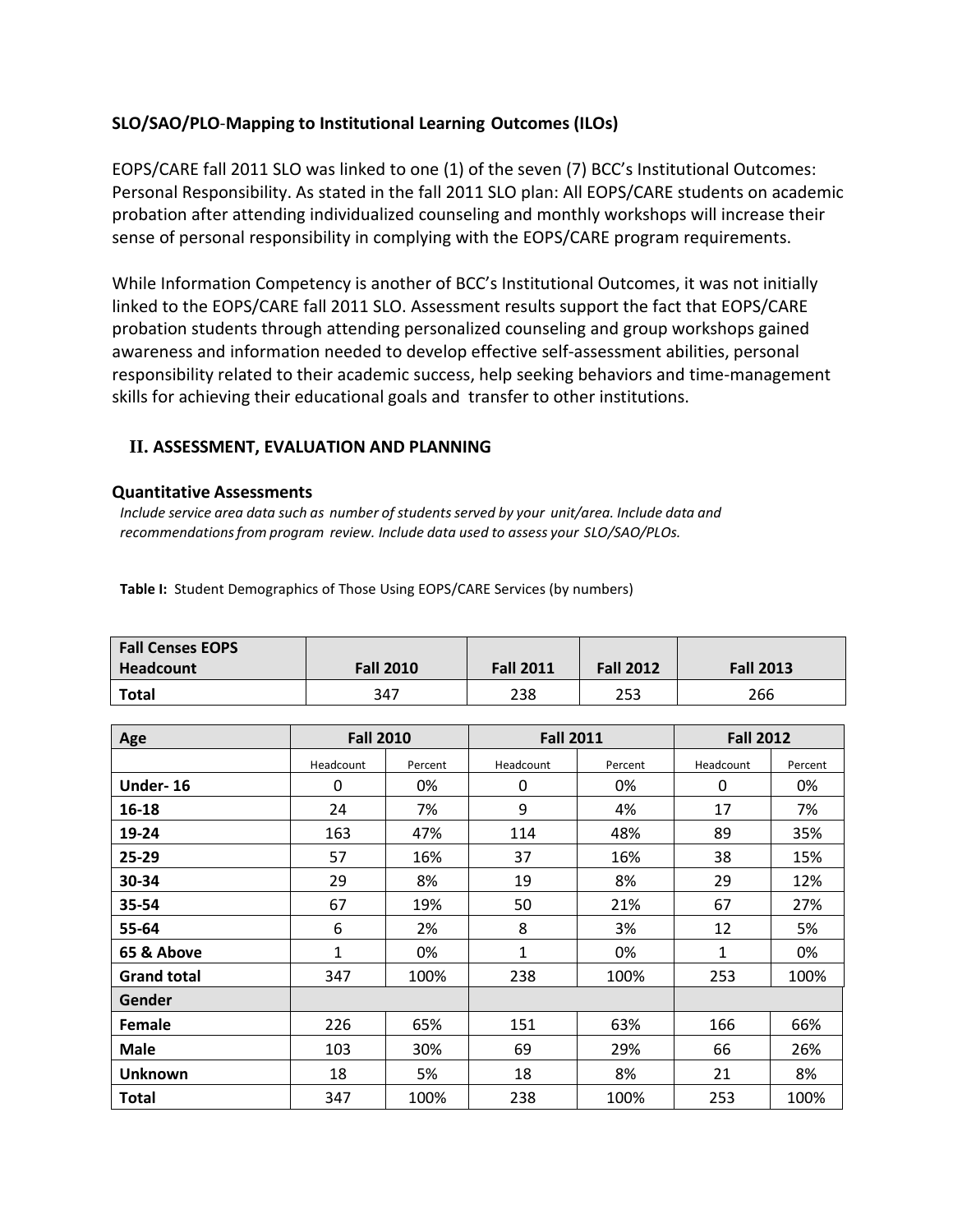| <b>Ethnicity</b>          |     |      |     |      |     |      |
|---------------------------|-----|------|-----|------|-----|------|
| African Am.               | 148 | 43%  | 106 | 45%  | 126 | 50%  |
| Asian/Pl                  | 36  | 10%  | 21  | 9%   | 25  | 10%  |
| <b>Filipino</b>           | 3   | 1%   | 2   | 1%   |     | 0%   |
| Latino                    | 38  | 11%  | 25  | 11%  | 22  | 9%   |
| <b>Native Am</b>          | 5   | 1%   | 3   | 1%   |     | 1%   |
| Other/Unknown             | 90  | 26%  | 61  | 26%  | 52  | 21%  |
| <b>White Non Hispanic</b> | 27  | 8%   | 20  | 8%   | 25  | 10%  |
| <b>Grand Total</b>        | 347 | 100% | 238 | 100% | 253 | 100% |

**Summary:** EOPS/CARE student demographic support the mission and goals of the program as African Americans students represent the largest ethnic group ( about 46%) of students during the fall 2010 – Fall 2012 academic years.

#### **Headcount by Full/Part-time Status**

**EOPS** Fall Censes Headcount by Full/Part-time Status

| <b>Status</b>      | <b>Fall 2010</b> |      | <b>Fall 2011</b> |      | <b>Fall 2012</b> |      |
|--------------------|------------------|------|------------------|------|------------------|------|
| Full-time          | 251              | 72%  | 158              | 66%  | 164              | 65%  |
| Part-time          | 96               | 28%  | 80               | 34%  | 89               | 35%  |
| <b>Grand Total</b> | 347              | 100% | 238              | 100% | 253              | 100% |

#### **BCC** Fall Censes Headcount by Full/Part-time Status

| <b>Status</b> | <b>Fall 2010</b> |      | <b>Fall 2011</b> |         | <b>Fall 2012</b> |         |
|---------------|------------------|------|------------------|---------|------------------|---------|
| Full-time     | 1210             | 16%  | 1154             | 16%     | 955              | 15%     |
| Part-time     | 6240             | 84%  | 5823             | 84%     | 5350             | 85%     |
| Total         | 7450             | 100% | 6977             | 100.00% | 6305             | 100.00% |

**Summary:** Majority of EOPS/CARE students are full-time (12 or more unites) students, which contribute to the college FTE.

#### **Headcount by Matriculation Status**

**EOPS** Fall Census Headcount by Matriculation Status

| <b>Matric. Status</b> | <b>Fall 2010</b> |      | <b>Fall 2011</b> |      | <b>Fall 2012</b> |      |
|-----------------------|------------------|------|------------------|------|------------------|------|
| <b>EXMPT</b>          | 78               | 23%  | 42               | 18%  | 42               | 17%  |
| <b>MATR</b>           | 269              | 78%  | 196              | 82%  | 211              | 83%  |
| <b>Grand Total</b>    | 347              | 100% | 238              | 100% | 253              | 100% |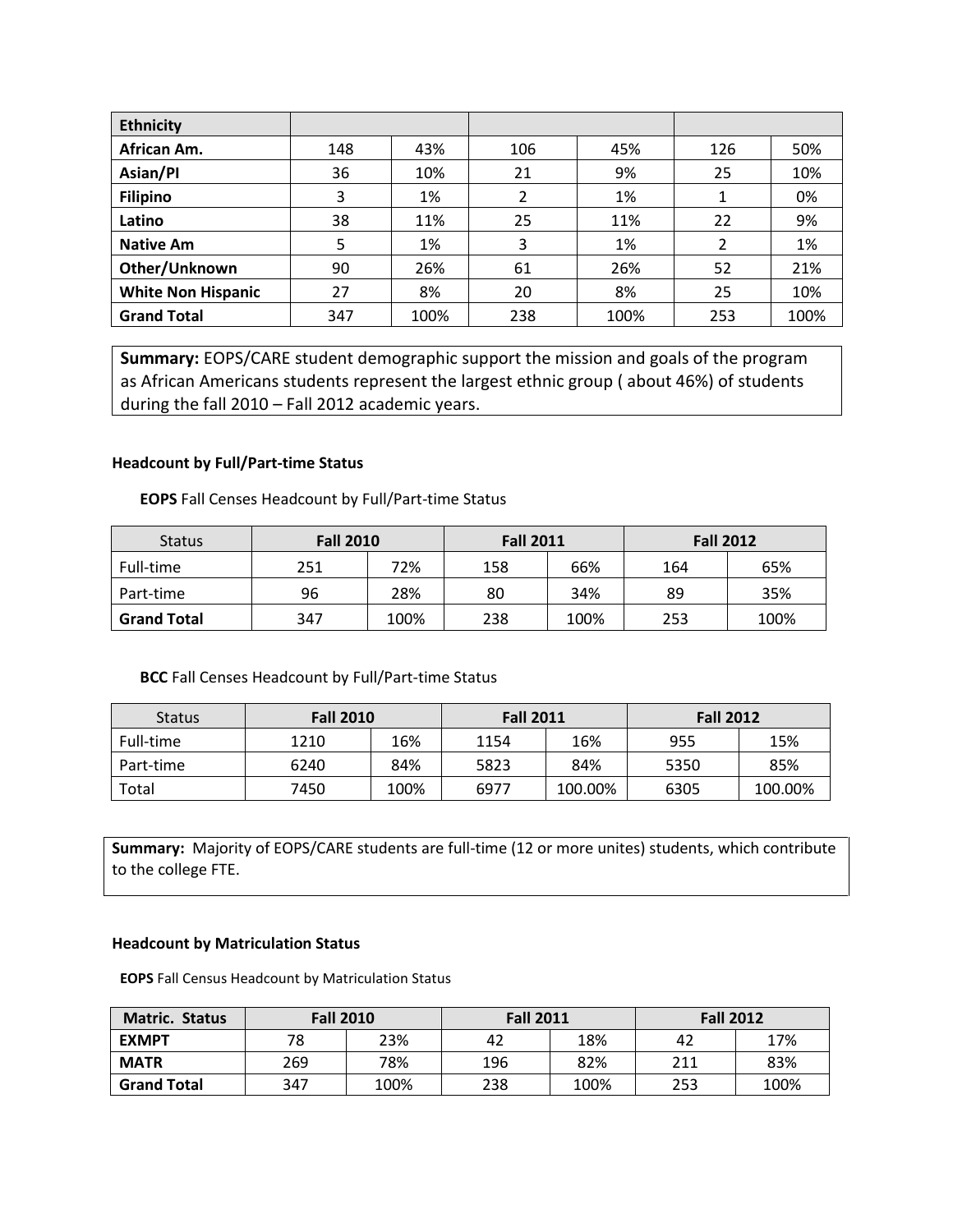**BCC** Fall Census Headcount by Matriculation Status

| <b>Matric. Status</b> | <b>Fall 2010</b> |         | <b>Fall 2011</b> |         | <b>Fall 2012</b> |         |
|-----------------------|------------------|---------|------------------|---------|------------------|---------|
| <b>FXMPT</b>          | 2351             | 31.60%  | 2070             | 29.70%  | 1681             | 26.70%  |
| <b>MATR</b>           | 4837             | 64.90%  | 4738             | 67.90%  | 4487             | 71.20%  |
| Unknown               | 262              | 3.50%   | 169              | 2.40%   | 137              | 2.20%   |
| Total                 | 7450             | 100.00% | 6977             | 100.00% | 6305             | 100.00% |

**Summary:** EOPS/CARE students' matriculation status is parallel with the college goals to increase number of matriculating students.

### **Matriculation Education Goals**

| <b>Matriculation Goal</b> | <b>Fall 2010</b> |      |                | <b>Fall 2011</b> |                | <b>Fall 2012</b> |  |
|---------------------------|------------------|------|----------------|------------------|----------------|------------------|--|
| 2 Yr AA                   | 27               | 8%   | 15             | 6%               | 21             | 8%               |  |
| 2 Yr Voc.                 | $\mathbf{1}$     | 0%   | 3              | 1%               | 3              | 1%               |  |
| 4 Yr Req.                 | 68               | 20%  | 38             | 16%              | 54             | 21%              |  |
| AA/Transfer               | 112              | 32%  | 94             | 40%              | 97             | 38%              |  |
| Adv. Job                  | 4                | 1%   | $\overline{2}$ | 1%               | $\overline{2}$ | 1%               |  |
| <b>Basic Skill</b>        | 3                | 1%   | 4              | 2%               | 5              | 2%               |  |
| Cert/Lic                  | 3                | 1%   | 3              | 1%               | 1              | 0%               |  |
| Discover                  | 5                | 1%   | 2              | 1%               | 1              | 0%               |  |
| Ed. Dvlp                  | $\mathbf{1}$     | 0%   | $\mathbf{1}$   | 0%               | $\overline{2}$ | 1%               |  |
| <b>GED</b>                | $\overline{7}$   | 2%   | $\overline{2}$ | 1%               | 0              | 0%               |  |
| <b>New Career</b>         | 9                | 3%   | 3              | 1%               | 0              | 0%               |  |
| Transfer                  | 57               | 16%  | 50             | 21%              | 34             | 13%              |  |
| Undecided                 | 37               | 11%  | 18             | 8%               | 20             | 8%               |  |
| Unknown                   | 8                | 2%   | 1              | 0%               | 8              | 3%               |  |
| Voc. Cert                 | 5                | 1%   | $\overline{2}$ | 1%               | 3              | 1%               |  |
| Non/Credit                | $\mathbf 0$      | 0%   | $\mathbf 0$    | 0%               | $\overline{2}$ | 1%               |  |
| <b>Grand Total</b>        | 347              | 100% | 238            | 100%             | 253            | 100%             |  |

**EOPS** – Matriculation Educational Goal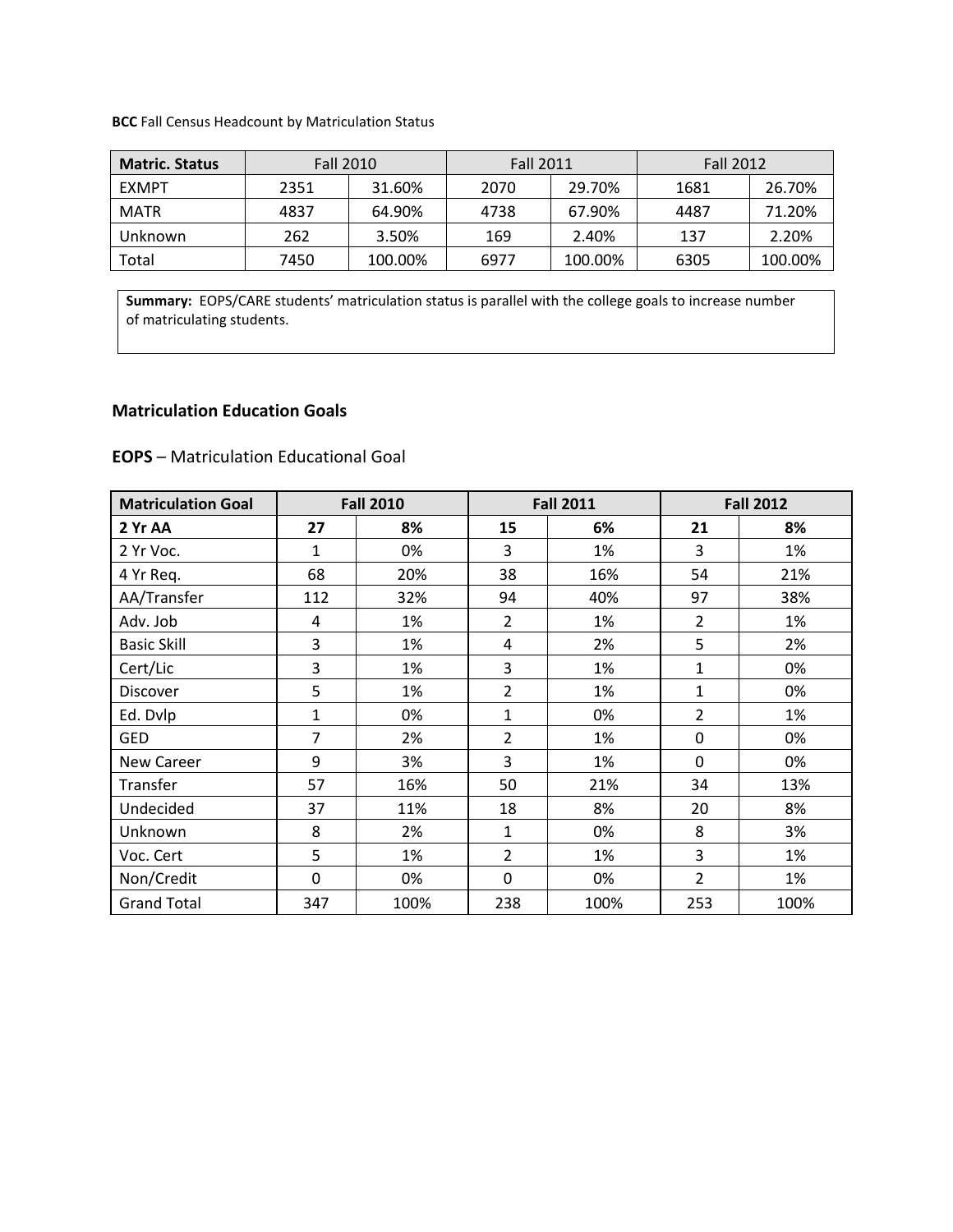| <b>Matriculation Goal</b> |      | <b>Fall 2010</b> |      | <b>Fall 2011</b> |      | <b>Fall 2012</b> |
|---------------------------|------|------------------|------|------------------|------|------------------|
| 2 Yr AA                   | 291  | 4%               | 254  | 4%               | 249  | 4%               |
| 2 Yr Voc.                 | 38   | 1%               | 38   | 1%               | 35   | 1%               |
| 4 Yr Req.                 | 1300 | 17%              | 1270 | 18%              | 1211 | 19%              |
| AA/Transfer               | 1525 | 21%              | 1651 | 24%              | 1620 | 26%              |
| Adv. Job                  | 390  | 5%               | 343  | 5%               | 272  | 4%               |
| <b>Basic Skill</b>        | 119  | 2%               | 114  | 2%               | 90   | 1%               |
| Cert/Lic                  | 48   | 1%               | 44   | 1%               | 35   | 1%               |
| Discover                  | 216  | 3%               | 213  | 3%               | 162  | 3%               |
| Ed. Dvlp                  | 349  | 4%               | 273  | 4%               | 194  | 3%               |
| <b>GED</b>                | 107  | 1%               | 52   | 1%               | 55   | 1%               |
| <b>New Career</b>         | 300  | 4%               | 225  | 3%               | 220  | 3%               |
| Non/Credit                | 5    | 0%               | 15   | 0%               | 8    | 0%               |
| Transfer                  | 1248 | 17%              | 1284 | 18%              | 1197 | 19%              |
| Undecided                 | 1016 | 14%              | 854  | 12%              | 672  | 11%              |
| Unknown                   | 425  | 6%               | 276  | 4%               | 216  | 3%               |
| Voc. Cert.                | 73   | 1%               | 71   | 1%               | 69   | 1%               |
| Total                     | 7450 | 100.00%          | 6977 | 100.00%          | 6305 | 100.00%          |

**BCC-** Matriculation Educational Goal

Summary: 32% of the EOPS/CARE participants indicated transfer to a four year institution with completing an Associate Degree as their primary goal. 36% of the EOPS/CARE participants indicated completing an Associate Degree without transfer as their educational goal. Less than 9% of the EOPS/CARE participants are undecided of their educational goals.

#### **Student Performance and Feedback (Outcome)**

#### **Qualitative Assessments**

*Present evidence of community need based on advisory committee input, studentsurveys, focus groups, etc. Include data used to assess your SLO/SAO/PLOs.* 

EOPS/CARE program represents Peralta District and the State Chancellor's Office goals and commitment to advance access, equity, and educational success of students from underserved educational and socioeconomic backgrounds. EOPS program was established in 1969 with the passage of Senate Bill 164 (Alquist). The legislature encouraged the California Community Colleges to develop programs and services "over, above and in addition to those regularly offered at the college," and enhance persistent, retention and success rates of students who experience language, social, economic barriers. The legislature further established the Cooperative Agencies Resources for Education (CARE) program in 1982 as supplemental educational support services and activities for EOPS students, who are single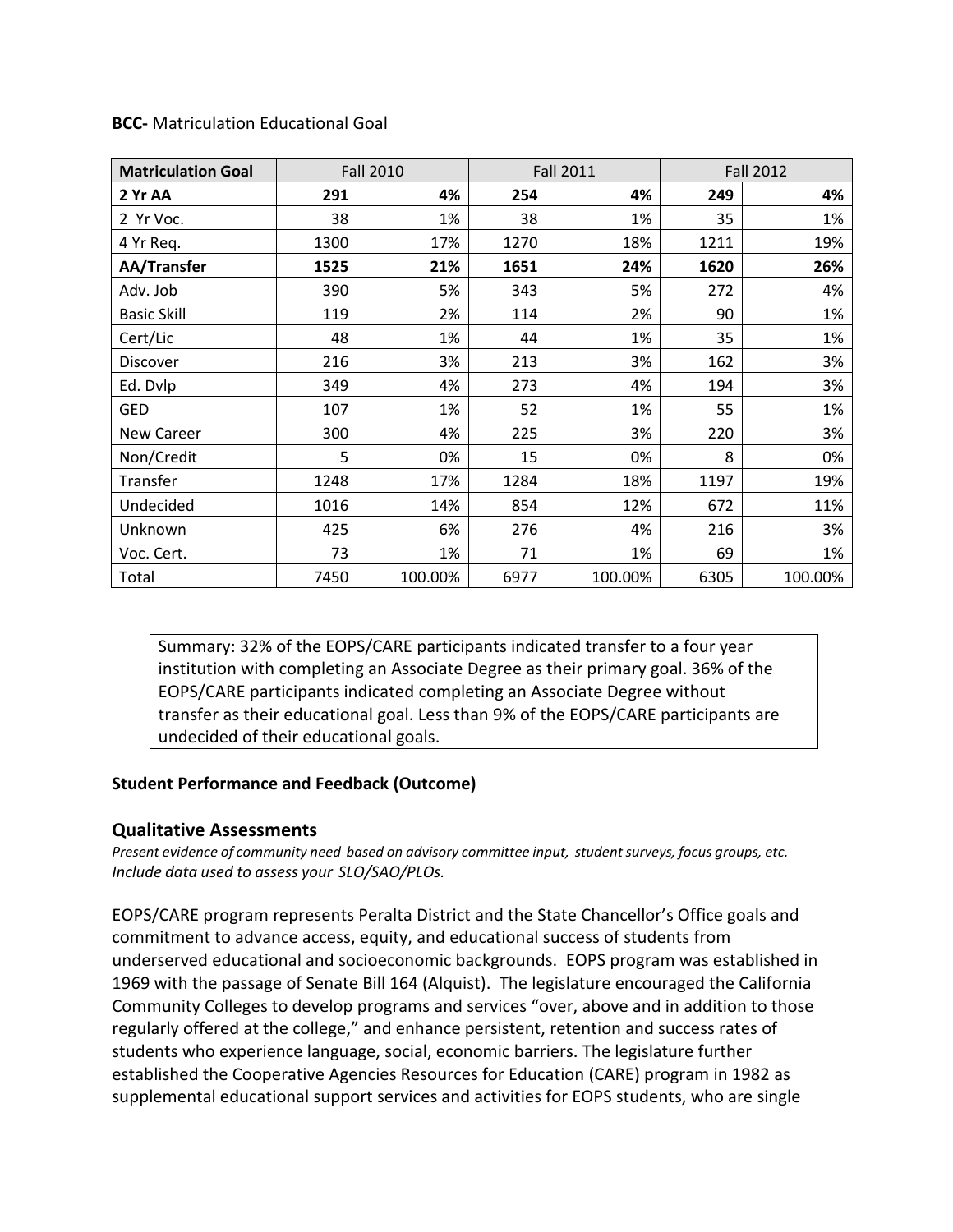heads of household with dependent children and in need of college level education and vocational training to increase employment opportunities. EOPS/CARE program guidelines require both on-and off campus community engagement. As such, Title V California Ed Code guidelines required EOPS/CARE to institute Advisory Committee. BCC's EOPS/CARE Advisory Committee memberships include elected members from college faculty, administrative and student services, UC Berkeley undergraduate admission officers, CSU East Bay EOP and recruitment members, SFSU undergraduate admission officers, Holy Names University Dean of Student Services, and community partner: Family Paths, and INROADS, and student representatives. The advisory board meets twice each academic year and plays an instrumental role in implementing EOPS/CARE programs services and activities. During the 2012-13 academic year, in effort to increase BCC EOPS/CARE student's success and retention rates, the Advisory Committee voted to reduce the number of students enrolled in the program annually from 350 to 200. The committee also developed EOPS/CARE access to food and resources task force to address the pressing needs of food amount EOPS/CARE/CalWORKs students, especially the homeless students. EOPS/CARE access to food and resources task force has collaborated with Foodie Project, funded by BCC Title III grant, to connect EOPS/CARE and BCC learning community programs participants to local food resources, local government agencies, and community organizations, via monthly workshops and resources directory.

### **Identifying Strengths, Weaknesses, Opportunities, and Limitations**

#### *EOPS/CARE Program Strengths: What are the STRENGTHS of your unit/area?*

- 1. Berkeley City College's EOPS/CARE program is successful in effectively recruiting and retaining first generation and low-income students. Though comprehensive services and case management approach, EOPS/CARE program makes a positive impact on students' academic success. Also through close collaboration with college faculty, staff, and oncampus community programs, EOPS/CARE provides innovative services to students to achieve their personal and academic goals. EOPS/CARE 2010 – 2012 success and retention data shows higher retention and success rates of EOPS/CARE students when compared to the general non-EOPS college population. This indicates the program's effectiveness in promoting student success.
- 2. BCC CARE program supplemental services: financial assistances, extensive case management and advocacy at the county level are effective in reducing social and academic difficulties of its students. CARE program strong working relationships with local agencies, such as Banana child care referral agency and FamilyPath, allow students to obtain information and support with child care referrals, parenting classes, personal counseling and nutritional services. Also, CARE program close collaboration with the CalWORKs program has assisted with the streamlining of intake process, recruitment of students and support with changing policies and regulations within the Welfare to Work program.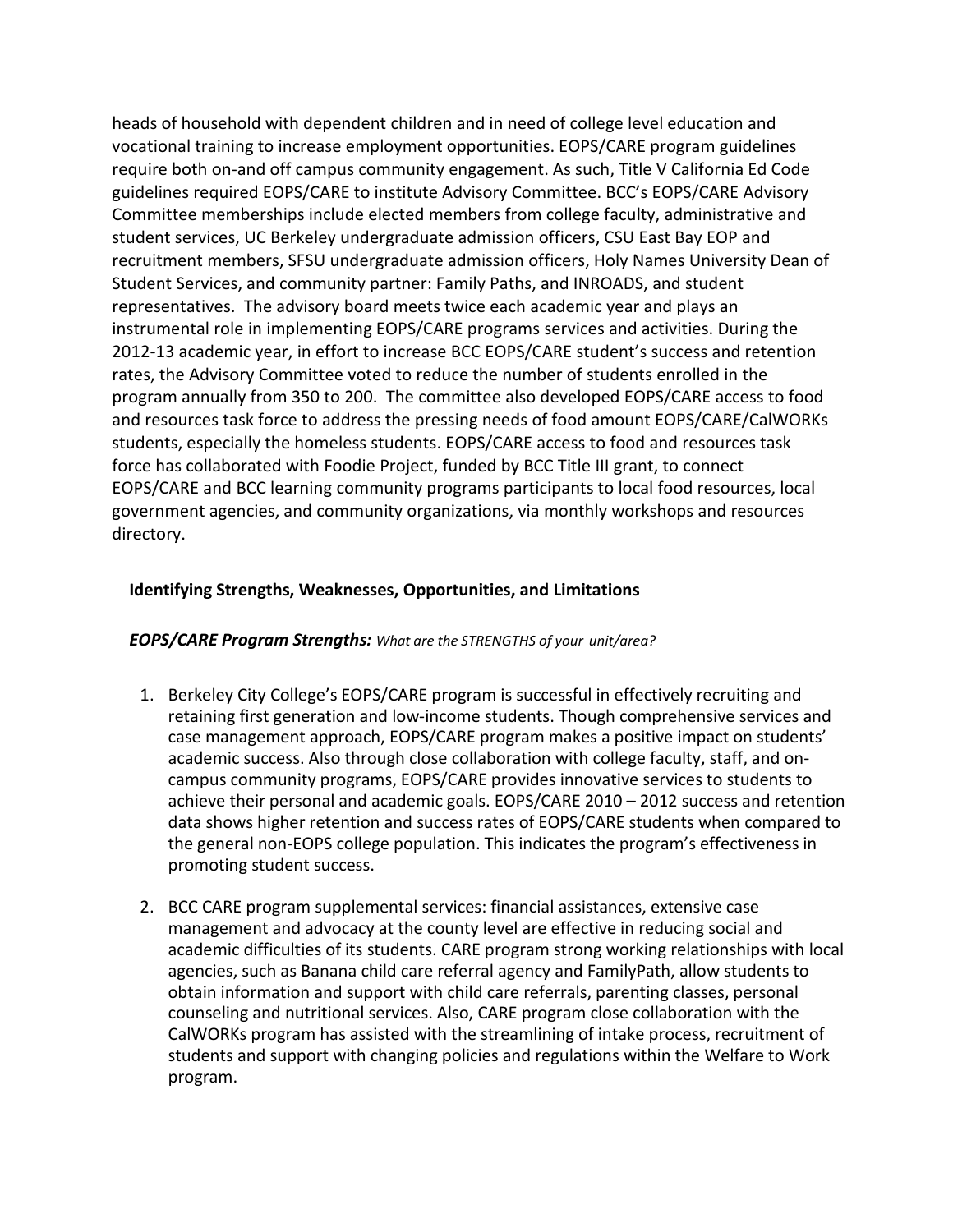3. EOPS/CARE program strength also includes the various ongoing professional development trainings and activities available for the program counselor, coordinator, and staff. EOPS/CARE counselor regularly participates in monthly counseling department meetings, annual district counselors retreat, conferences for community college academic counselors, and annual counseling Intern supervision trainings at San Francisco State University Department of Counseling. EOPS/CARE coordinator attends the annual California Community College EOPS Association Conference (CCCEOPSA), the New Director's training, the Chancellor's Office technical assistant training, and SSARC/MIS webinars. Also, EOPS/CARE coordinator as a member of college and district shared governance meetings interacts and collaborate with the college various departments and programs on regular basis. The collaborative effects have resulted in shared facilities with TRiO, CalWORKs, PACE and the Public and Human Services Program creating efficiencies for the programs.

#### **EOPS/CARE Weaknesses** *What are the current WEAKNESSES of your unit/area?*

Budget cuts to the EOPS/CARE programs over the last four years reduced services and program provided to students in the following areas: book voucher amount, outreach/recruitment services, counseling, transportation grant and educational supplies for students. These services and programs have major impact of students' academic success and program retention rates.

#### **Opportunities** *What are the OPPORTUNITIES in your unit/area?*

After the passage of the Senate Bill 705 the Board of Governors of California Community Colleges allocated \$15 million dollars for EOPS programs across the state. The increased allocation of the EOPS budget across the State is intended to restore the 40% budget cuts. EOPS Program at Berkeley City College received approximately \$50,000 in addition to the annul allocation. The additional funds will be combined with the CARE funds to fund one fulltime (1.FTE) counselor position starting the spring 2014 semester and thereafter.

#### **Limitations:** *What are the current LIMITATIONS of your unit/area?*

- 1. Limitation of the EOPS/CARE program include:
	- i. Academic achievement- currently BCC EOPS/CARE success and retention rates are slightly lowered than EOPS programs at the sister colleges. Counseling and tutoring services are needed to increase efforts to ensure students successful completion of their courses and utilization of tutorial and mentor services.
	- ii. CARE students experience great delay from the county to provide current "Notice of Action" forms for each semester. This leads to delay in providing service at timely manner.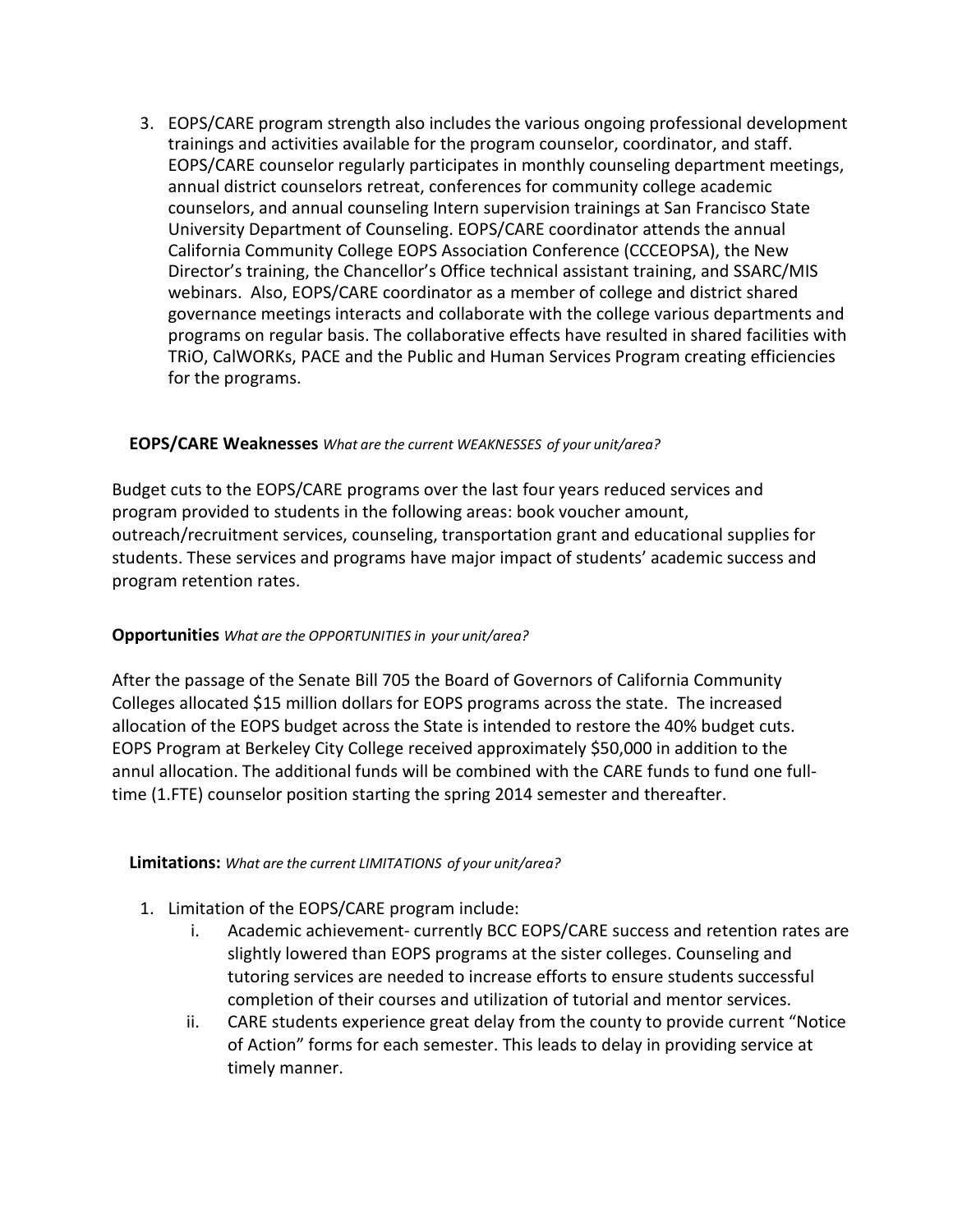- iii. Extensive follow-up is needed to ensure EOPS/CARE students comply with the EOPS program requirements and regulations.
- iv. Some EOPS/CARE students do not regularly check their Peralta email account or do not have access to a computer/internet at home, making correspondence difficult, such as counseling appointments reminders.
- v. Need additional staff to assist with development of programs such as, mentoring, single parent groups, African American and Latino Male Retention Group, and EOPS/CARE campus engagement group.
- 2. Students have expressed great need for the computer lab to remain open after standard business hours (8:00am – 5:00pm). However, the limited staffing and lack of funding restricts the number of hours the EOPS/CARE computer lab can be open to serve students, especially during evening.

## **Action Plan for Continuous Improvement**

*Please describe your plan for the continuous improvement of your unit/area.* 

- 1. Improve Student Success and Retention:
	- i. Currently the EOPS program is in the process of hiring one full-time (1.FET) EOPS/CARE counselor which will increase counselor availability and will ensure students receive support with their educational planning, implement intervention in timely manners and conduct academic and personal development workshops.
	- ii. Tutoring Services- provide EOPS/CARE tutoring services to address the increasing need amount the students. The EOPS/CARE tutors will collaborate closely with the Math and English faculty to identify best methods of providing students tutorial services, especially to students in basic math and English classes.
- iii. Thorough follow-up program- hire work-study students to update EOPS/CARE Access database, identify students who fail to make counseling contact within the first month of each semester, ensure submission of program report, participation in workshops, and priority registration. The student-workers will contact the EOPS/CARE students via phone calls, emails, and mass communication, such as Facebook and Twitter, to remind students of their appointments.
- 2. Monthly Staff Meeting:

Establish dates and times for monthly Staff meetings for the Spring 2014 semester, to ensure all EOPS/CARE staff members are current on the program activities and events and identify areas of improvements

3. District-Wide EOPS Collaboration: Organize a follow-up of Peralta EOPS Student Success Strategies Forum (PESSSF) to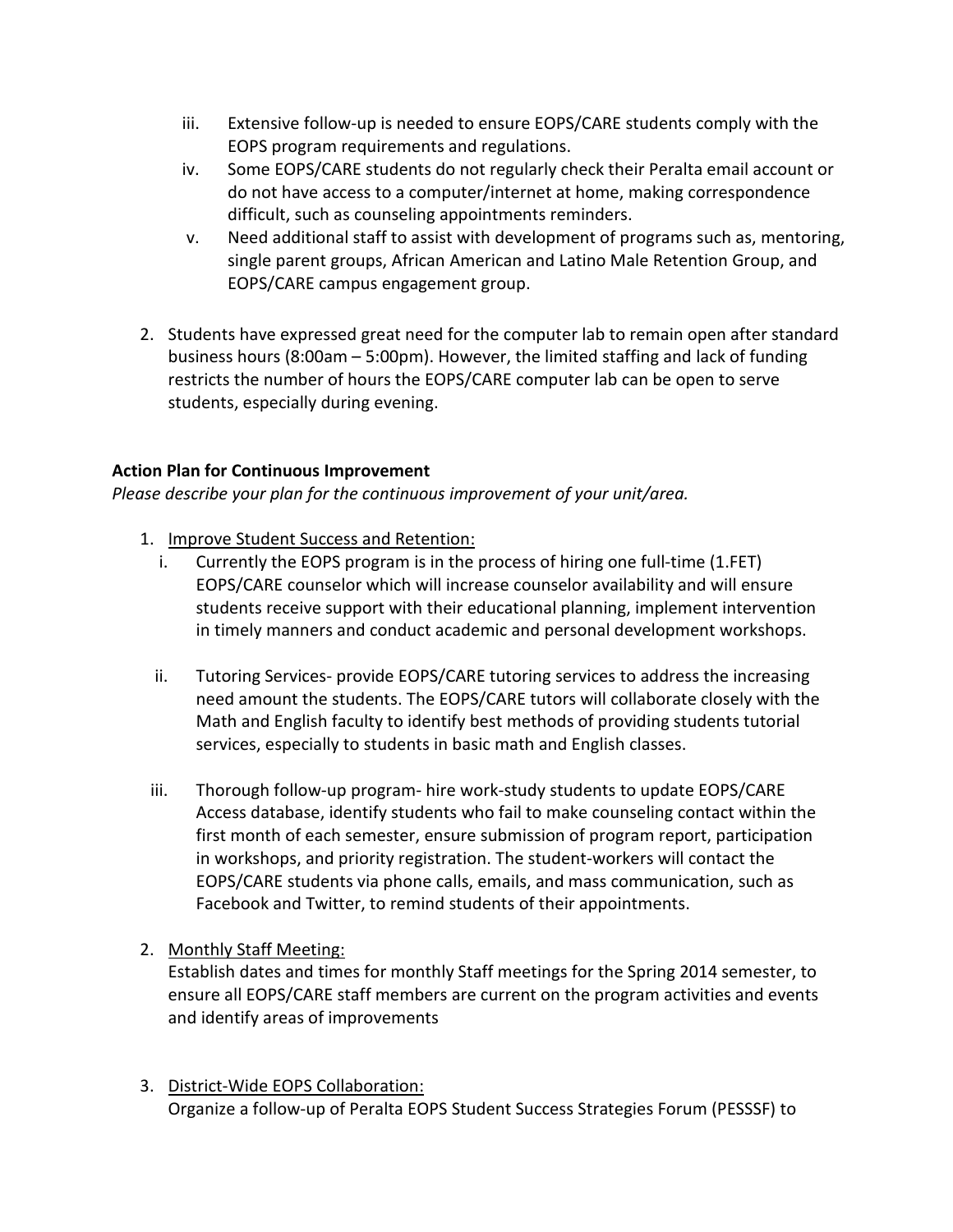share best-practices across the sister colleges, establish a more comprehensive communication system, and develop programs to engage EOPS/CARE students in campus programs.

4. SB1456 –Student Success Act of 2012 Updates:

The implementation of SB1456 –Student Success Act of 2012, requires changes to student services delivery, such as matriculation process, priority registration, eligibility for Board of Governors Fee Waivers, and academic goal setting. Traditionally these services have been critical for EOPS/CARE students success, thus, it is very important to inform EOPS/CARE students of changes to these services. Continuous collaboration with Assessment/Orientation, Financial Aid and Admission and Record departments, will assist with informing students of SB1456 requirements.

- 5. Increase collaboration with In-and-Out-reach, Student Ambassador, Student Activities and Campus Life for recruitment efficiency: EOPS/CARE program will be able to recruit eligible students, develop pathways for students to become aware of college programs and services, engage students in campus activities and participate in transfer based programs.
- 6. Implement use of online scheduling/appointment system: Collaborate with college Technology Department and Student Services Vice President to explore funds to implement online appointment scheduling system (i.e. SARS) will allow EOPS students to schedule counseling and/or counseling intern appointments any time of the day, from any host with internet access.

**Additional Planned Educational Activities Towards FTES, Student Success, Persistence, and Completion** *Describe your unit/area's plan to meet district FTES target and address student success, persistence, and completion, especially for unprepared, underrepresented, and underserved students. (see Student Success Scorecard[-http://scorecard.cccco.edu/scorecard.aspx\)](http://scorecard.cccco.edu/scorecard.aspx))*

## **Meet District FTES Target for AY2013-2014 of 18,830**

All EOPS/CARE participants with the exemption of students with disability are required to maintain a full-time enrollment status in order to receive program services and support. As indicated in the "quantitative assessments" section of this annual program update report, more than 80 % of EOPS/CARE students are matriculated students. Increased in counseling services will allow EOPS/CARE programs to ensure all (100%) of the participants develop and continuously update their comprehensive long-term educational plan. Create (and sustain) cohesive follow-up activities to ensure students who drop classes are informed of late start or intersession classes.

#### **Increase Student Success**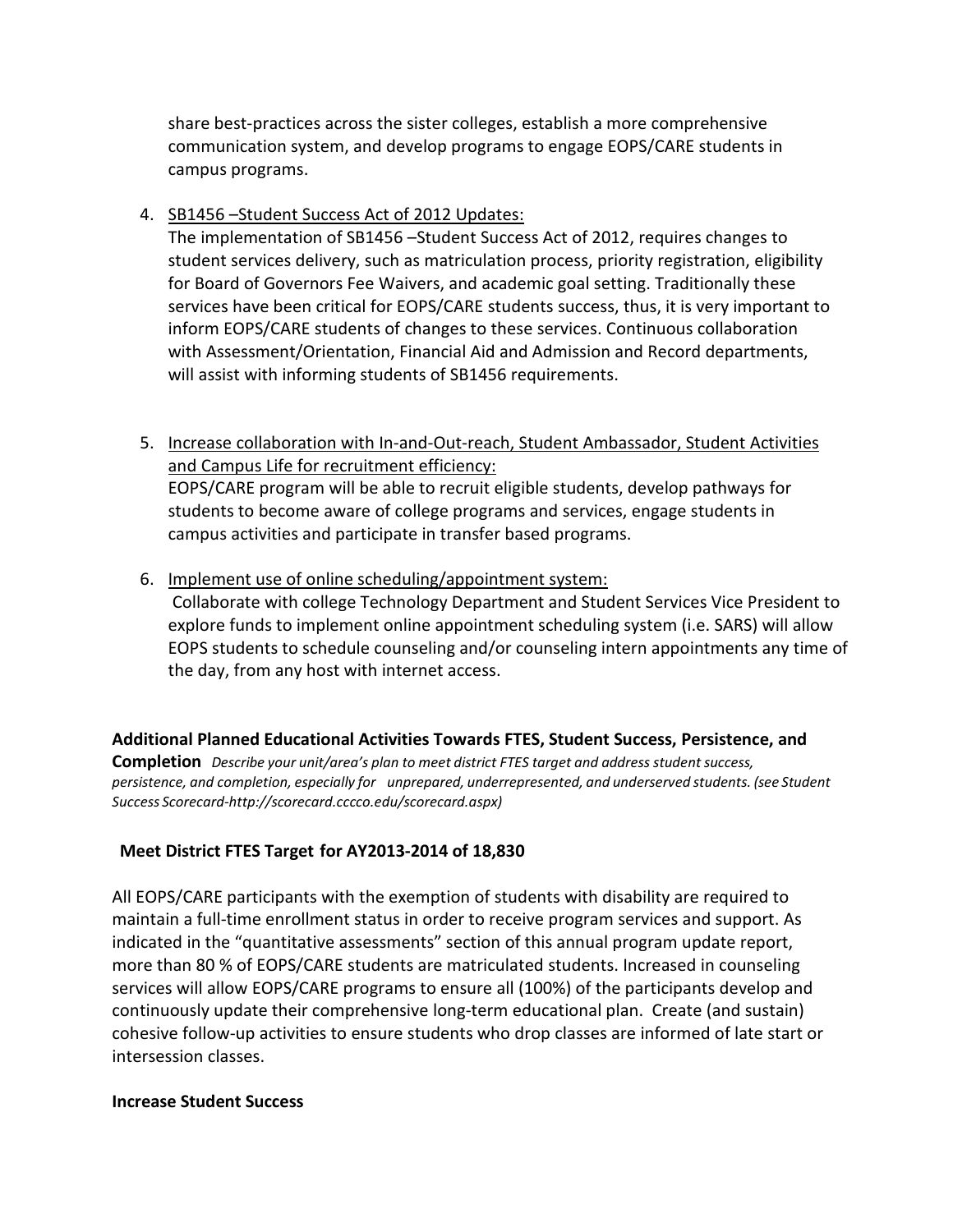EOPS/CAR E program main focus is student success as it recognizes and support students' potential through various support services, including academic counseling services, book voucher, and priority registration and tutoring. The EOPS/CARE program collaborates with several campus departments including CalWORKs, Financial Aid, Transfer and Information Center, Learning Resource Center, Admission and Record office, Disabled Student Program and Services, and instructional programs and department to enhance students' access to resources relevant for their academic success.

EOPS/CARE program requirements such as each student must complete a minimum of 9 or more units with a 2.0 or higher GPA to continue to receive services, encourages students to maintain full-time status as well as perform at a satisfactory level. Students who fail to successfully meet the EOPS/CARE program requirements are classified as EOPS/CARE program students and are required to participate in the EOPS/CARE Success Program. The Success Program requires each probation student to attend monthly counseling meetings throughout the semester to develop a plan for the semester to ensure successful completion of their current semester courses. Success Program students are also required to attend one monthly workshop to topic, including time-management, study skills, test anxiety, access to child care services and mental health.

Also, each semester EOPS/CARE program utilize feedbacks provided by faculty via EOPS/CARE mid-semester progress report as early alter for students, who are identified at risk of not passing their courses. The graduate counseling Intern holds special drop-in appointments during the progress review week. This ensures students have access to counseling services and referral for tutoring and other support services.

## **II. RESOURCE NEEDS**

#### **Human Resource/Personnel**

Please describe any human resource/personnel needs for your unit/area

#### **Current Staffing Level:**

|                             | <b>Headcount</b> | FTE Equiv. |
|-----------------------------|------------------|------------|
| <b>Faculty (Permanent)</b>  | 1                |            |
| <b>Faculty (PT/Adjunct)</b> |                  |            |
| <b>Classified Staff</b>     | 2                |            |
| (Permanent)                 |                  |            |
| <b>Classified Staff</b>     | 0                | 0          |
| (Hourly)                    |                  |            |
| <b>Students</b>             | 4                | 0          |
| ICC/Consultant/Other        | 0                | 0          |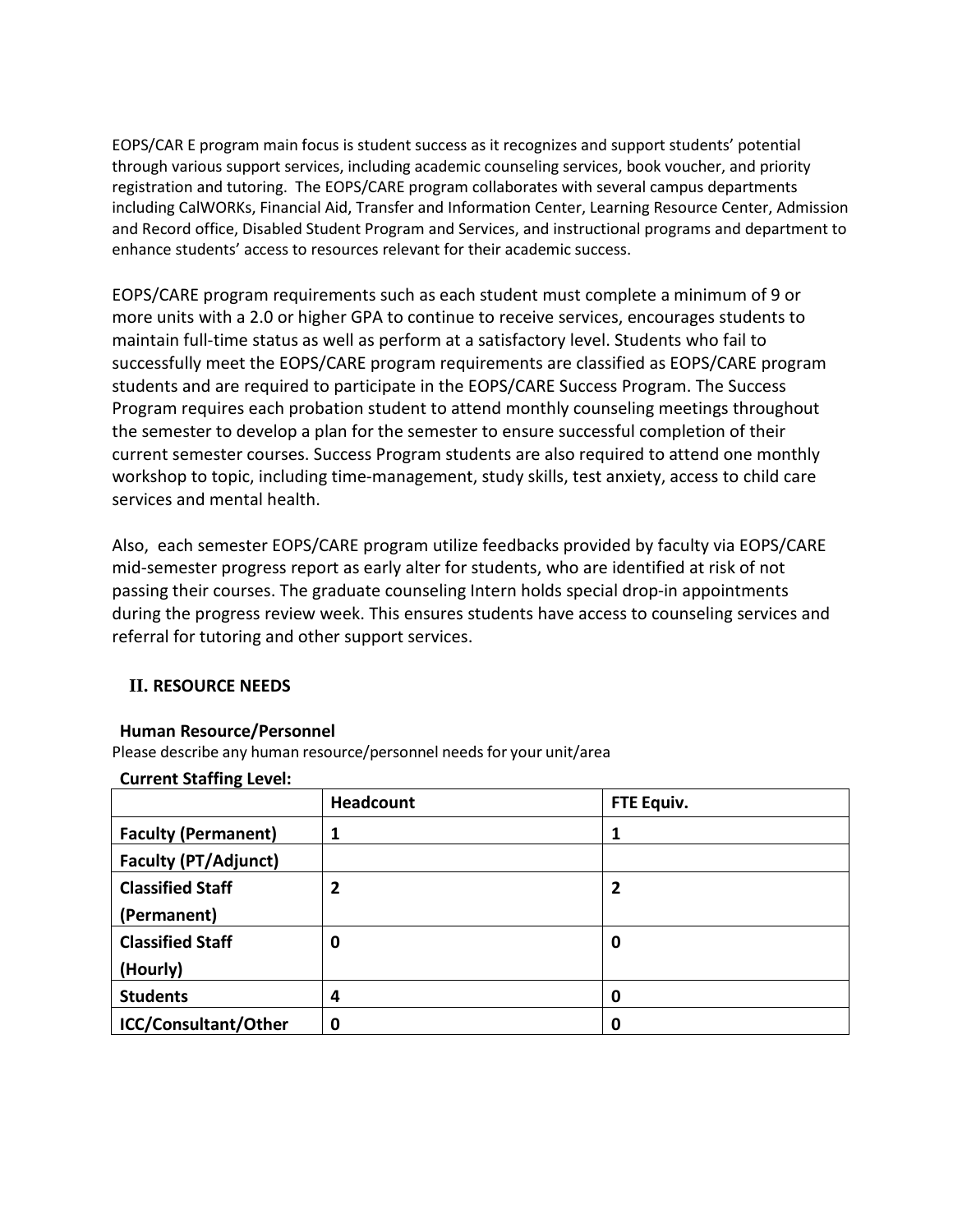#### **Narrative:**

Describe the current staffing level in relation to the relative need for effective delivery of your unit/area's programs *and services. Describe implications of the current staffing level in your unit/area to overallservice delivery.*

EOPS/CARE program is supervised by a full-time Coordinator (1.0 FTE), part-time counselor (.5FTE), however a spring 2014 counselor position will be upgraded to one full-time counselor (1.0 FTE). EOPS Clerical Assistant was upgraded from .75FTE position to full-time (1.0FTE) position in the fall 2013 semester. Four student Aids also provide support services to the program. The coordinator is responsible for planning, coordinating, and implementing the day-to-day operations of the EOPS/CARE programs. The clerical assistant and student Aids provide a widerange of support services in assisting the implementation of programs and services.

EOPS/CARE program is in the process of hiring two tutors to provide tutorial services to current EOPS/CARE students, who need additional tutoring services to those provided by the college. The tutors will be paid from the EOPS budget and will report to the EOPS/CARE coordinator.

### **Human Resource/Personnel Requests**

*List your human resource/personnel requestsin prioritized/ranked order Human resource/personnelrequests will go through the established College and District planning and budgeting process.*

EOPS/Program would benefit from the hiring of two classified level tutors, as over the five years EOPS/CARE program consistently demonstrated needs for tutorial services.

EOPS program will benefit from hiring an Outreach/Recruitment Personnel Staff as the position been vacant since 2007.

## **Facilities/Infrastructure**

Please describe any facilities/infrastructure needs for your unit/area

The EOPS/CARE program would like additional storage room to store old student files, outdated textbooks from the EOPS/CARE Book Loan program, large supplies and equipments.

## **Technology**

Narrative: Describe the technology needs of your unit/area in relation to the relative need for effective delivery of programs and services. Describe implications of the current state of technology in your unit/area to overall service *delivery.* 

Current use of Technology: EOPS/CARE personnel routinely use common software including Microsoft Office Suites, Access and Excel for data collections, storage and tracking. Words and PowerPoint are used for reporting flyers, new student orientations presentations and workshops. Outlook is used for emails, calendars and mass communications with the program participants. EOPS/CARE staff also use SARs appointment system to schedule and track students counseling